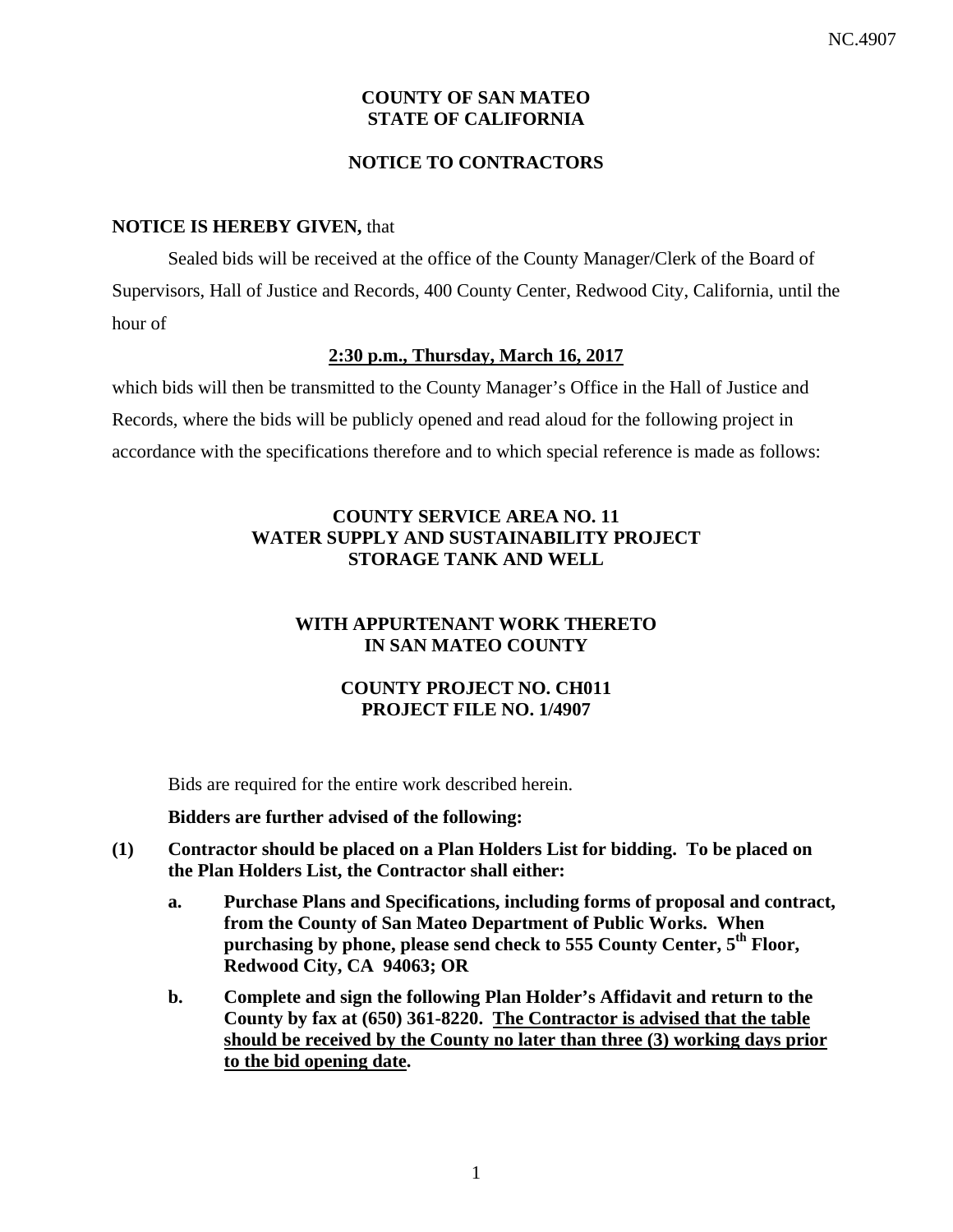| <b>Plan Holder's Affidavit</b> |                                                                                       |                                                         |                                     |  |  |
|--------------------------------|---------------------------------------------------------------------------------------|---------------------------------------------------------|-------------------------------------|--|--|
| <b>Project Title</b>           | <b>CSA 11 Water Supply and Sustainability Project Storage</b><br><b>Tank and Well</b> |                                                         |                                     |  |  |
| Project No.                    | <b>CH011</b>                                                                          | Project<br><b>Engineer:</b>                             | <b>Sandeep Gill</b>                 |  |  |
|                                |                                                                                       | Project<br><b>Manager:</b>                              | <b>Mark Chow</b>                    |  |  |
|                                | <b>Bid Open Date and Time:</b>                                                        |                                                         | 2:30 p.m., Thursday, March 16, 2017 |  |  |
| <b>Company Name:</b>           |                                                                                       |                                                         |                                     |  |  |
| <b>Mailing Address:</b>        |                                                                                       |                                                         |                                     |  |  |
| <b>Phone Number:</b>           |                                                                                       | Fax<br>Number:                                          |                                     |  |  |
| <b>E-mail Address:</b>         |                                                                                       |                                                         |                                     |  |  |
|                                |                                                                                       |                                                         |                                     |  |  |
|                                |                                                                                       | (Name and Title of Authorized Representative of Bidder) |                                     |  |  |
|                                |                                                                                       | (Signature of Authorized Representative of Bidder)      |                                     |  |  |

- **(2) The Plan Holders List will be posted to the County of San Mateo's Public Works website two (2) working days prior to the bid open date.**
- **(3) It will be the Contractor's sole responsibility to ensure that they have received addendums,** *if any,* **which will be posted to the County of San Mateo's Public Works website on the same day issued. Said addendums will also be sent to all current plan holders and made available during purchase of Plans and Specifications.**
- **(4) Reference is made to Section 2-1.10, "Disqualification of Bidders," of the Standard Specifications. The Contractor's attention is directed in particular to the last sentence, which states, "Proposals in which the prices obviously are unbalanced may be rejected."**

The Public Works website will be updated as needed and can be accessed under the Departments tab found on the County of San Mateo website (*www.smcgov.org*).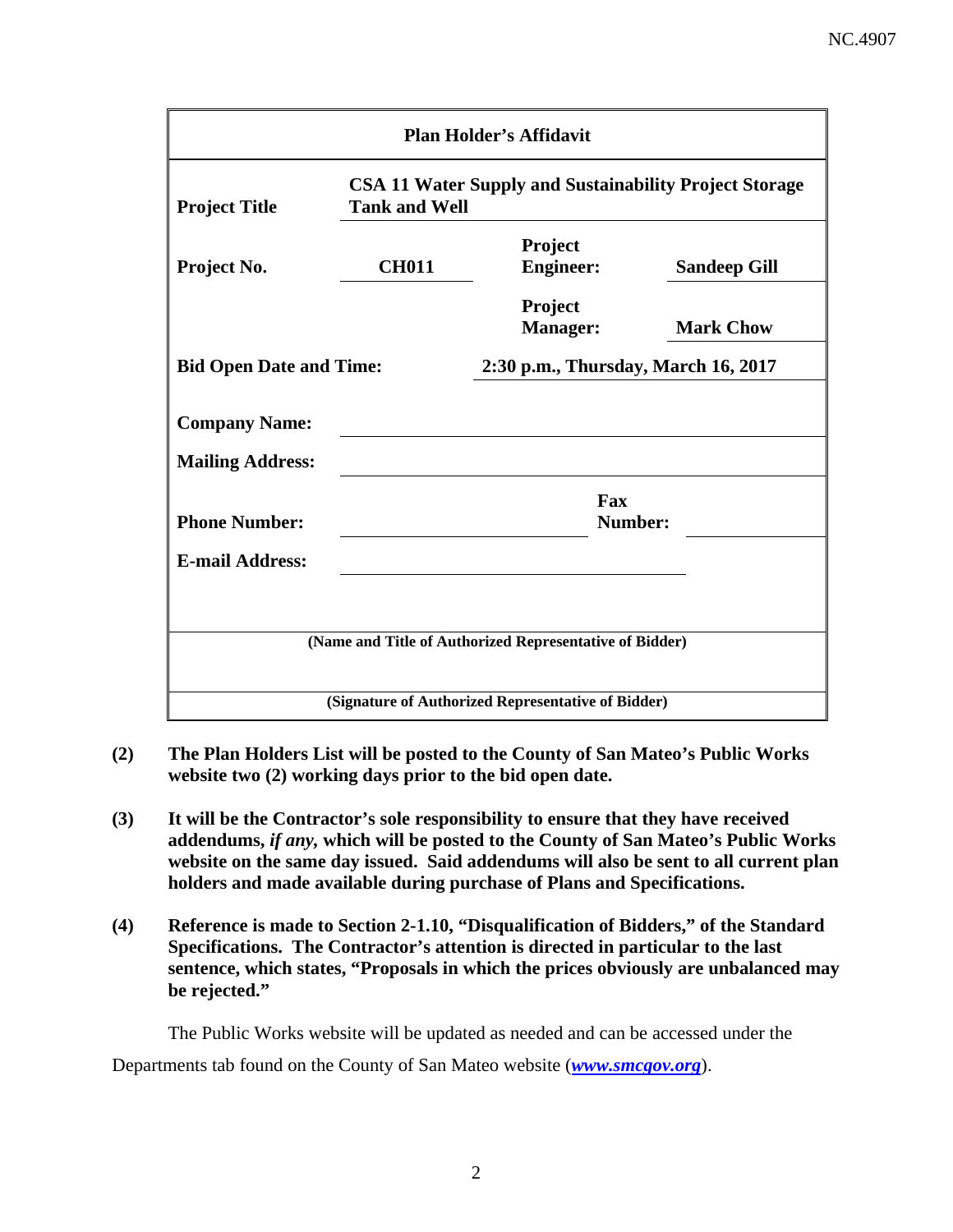#### **ENGINEER'S ESTIMATE**

# **COUNTY SERVICE AREA NO. 11 WATER SUPPLY AND SUSTAINABILITY PROJECT STORAGE TANK AND WELL**

# **WITH APPURTENANT WORK THERETO IN SAN MATEO COUNTY**

#### **SCHEDULE "A"**

| <b>Item</b><br>No. | <b>Section</b><br>No.            | <b>Estimated</b><br>Quantity | Unit of<br><b>Measure</b> | <b>Item</b><br><b>Description</b>                                                                                      |
|--------------------|----------------------------------|------------------------------|---------------------------|------------------------------------------------------------------------------------------------------------------------|
|                    | 10                               |                              | LS                        | <b>Construction Waste Management</b>                                                                                   |
| $\overline{2}$     | 11                               | 1                            | LS                        | Mobilization / Demobilization                                                                                          |
| 3                  | $11 - 1$                         | 1                            | LS                        | <b>Water Pollution Control</b>                                                                                         |
| 4                  | 02000<br>03000<br>04000          | 1                            | LS                        | Site Work (includes grading, drainage,<br>pipelines, retaining wall, access road,<br>sheeting, shoring, bracing, etc.) |
| 5                  | 02832                            | 1                            | LS                        | Fencing                                                                                                                |
| 6(S)               | 05000<br>09900<br>13000<br>15000 | 1                            | LS                        | Bolted or Welded Steel Tank, piping, and<br>appurtenances                                                              |
| 7(S)               | 02672<br>11000<br>15000          |                              | LS                        | Well 3, piping, and appurtenances                                                                                      |
| 8(S)               | 16000<br>17000                   |                              | LS                        | Electrical, controls, wires                                                                                            |

#### **SCHEDULE "B" – Alternate Bid Item to Item No. 7 (Costs of Alternate Bid Item not included in Engineer's Estimate below)**

| <b>Item</b> | <b>Section</b> | <b>Estimated</b> | Unit of        | <b>Item</b>                               |
|-------------|----------------|------------------|----------------|-------------------------------------------|
| No.         | No.            | Quantity         | <b>Measure</b> | <b>Description</b>                        |
|             | 02672          |                  |                |                                           |
|             | 11000          |                  |                | Well 3 Alternate Site - well, piping, and |
| 9(S)        | 15000          |                  | LS             | appurtenances, and extension of power and |
|             | 16000          |                  |                | communication services to Alternate site. |
|             | 17000          |                  |                |                                           |

# **Engineer's Estimate of Costs (Schedule A): \$ 931,000**

(F) Final Pay Quantities - See Section 9-1.015, "Final Pay Items," of the Standard Specifications.

(S) Specialty Items - As defined in Section 8-1.01, "Subcontracting," of the Standard Specifications.

(Note: Gaps in section numbering, above, indicate that numerous Sections may apply.)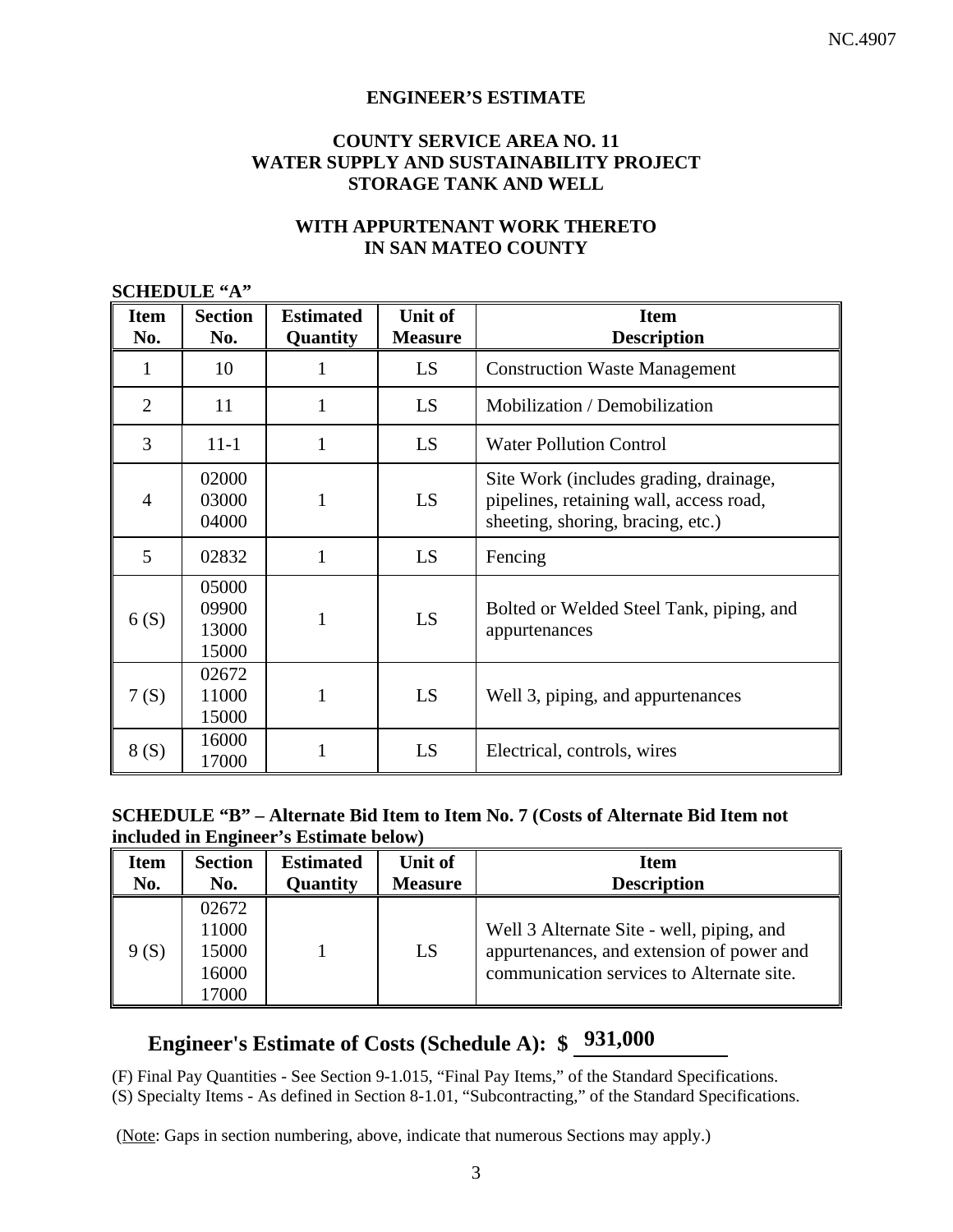The foregoing quantities are approximate only, being given as a basis for the comparison of bids, and the County of San Mateo does not, expressly or by implication, agree that the actual amount of work will correspond herewith, but reserves the right to increase or decrease the amount of any class or portion of the work, or to omit any portion of the work, as may be deemed necessary or expedient by the Engineer.

Payment to the Contractor for materials furnished and work completed shall be made by the County in accordance with Section 9 of the "Special Provisions" portion of these Contract Documents. Pursuant to Section 22300 of the Public Contract Code, Contractor may, upon his request and at Contractor's expense, substitute equivalent securities for any moneys retained from such payment for the fulfillment of the Contract.

**When applicable, both Contractor and Subcontractor hereby agrees to pay not less than prevailing rates of wages and be responsible for compliance with all the provisions of the California Labor Code, Article 2-Wages, Chapter 1, Part 7, Division 2, Section 1770 et seq and Section 1810 et seq. A copy of the prevailing wage scale established by the Department of Industrial Relations is on file in the office of the Director of Public Works, and available at www.dir.ca.gov/DLSR or by phone at 415-703-4774. California Labor Code Section 1776(a) requires each contractor and subcontractor keep accurate payroll records of trades workers on all public works projects and to submit copies of certified payroll records upon request.** 

**Additionally, pursuant to State Senate Bill SB 854 (Stat. 2014, chapter 28), effective January 1, 2015:** 

- **(1) No contractor or subcontractor may be listed on a bid proposal for a public works project (submitted on or after March 1, 2015) unless registered with the Department of Industrial Relations pursuant to Labor Code section 1725.5 [with limited exceptions from this requirement for bid purposes only under Labor Code section 1771.1(a)].**
- **(2) No contractor or subcontractor may be awarded a contract for public work on a public works project (awarded on or after April 1, 2015) unless registered with the Department of Industrial Relations pursuant to Labor Code section 1725.5.**
- **(3) This project is subject to compliance monitoring and enforcement by the Department of Industrial Relations.**

Wage rates for overtime shall be paid at not less than one and one-half  $(1-1/2)$  times the above rates. Wage rates for Sundays and holidays shall be paid at not less than two (2) times the

4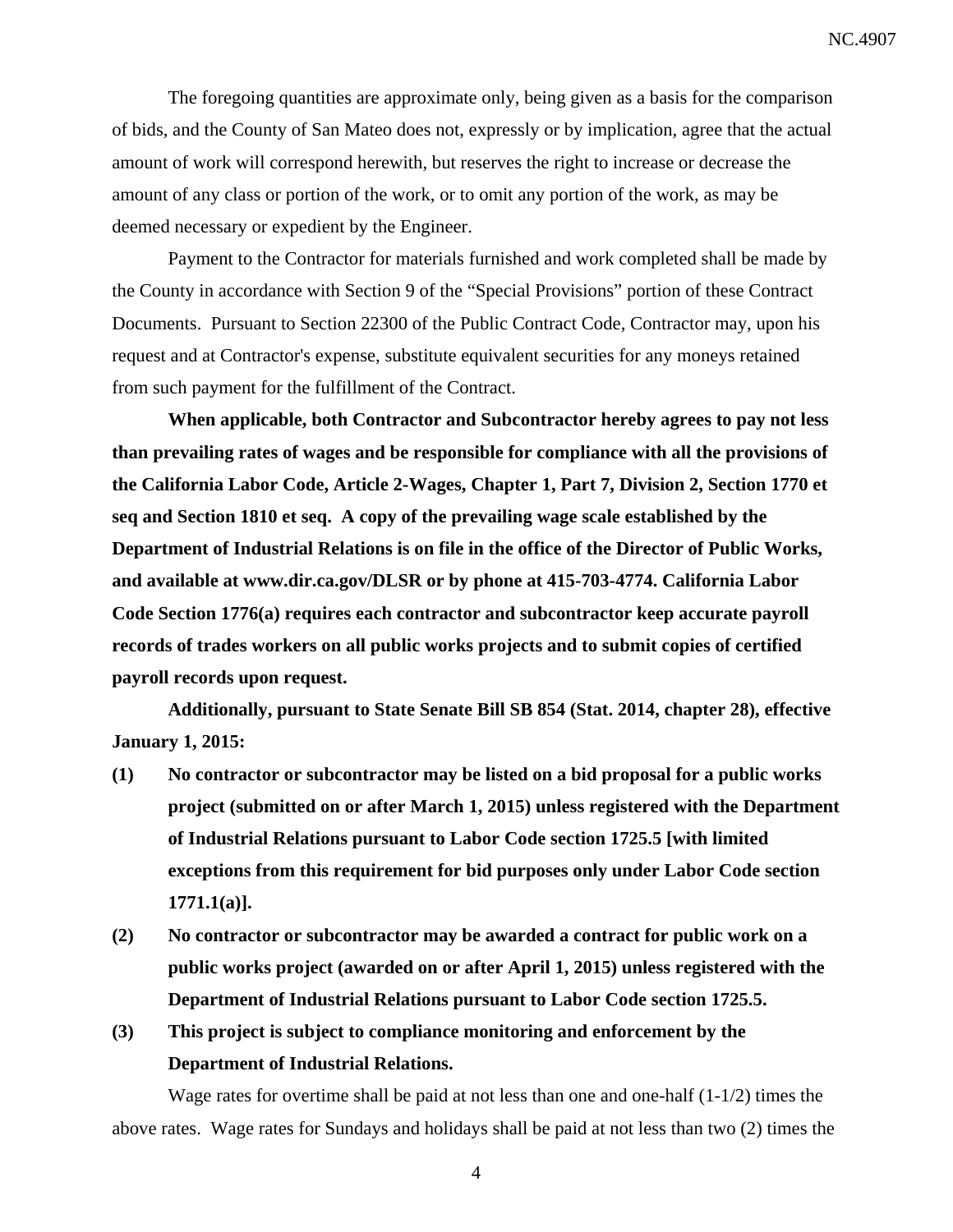above rates.

The holidays upon which such rates shall be paid shall be all holidays recognized in the collective bargaining agreement applicable to the particular craft, classification, or type of worker employed on the Project.

It is the policy of the County that Contractors on public projects employ their workers and craftsmen from the local labor market whenever possible. "Local Labor Market" is defined as the labor market within the geographical confines of the County of San Mateo, State of California. Consistent with this policy, the Contractor is requested to employ craftsmen and other workers from the local labor market whenever possible to do so.

Each bidder shall submit with the bid, Certificates of Compliance and Intent on a form provided in the "Proposal" section of these Contract Documents, a certificate that bidder is in compliance with the provisions of the Equal Employment Opportunity Requirement of Executive Order 11246, Title VII of the Civil Rights Act of 1964, the California Fair Employment and Housing Act and any other federal, State and local laws and regulations relating to equal employment opportunity. With the execution of said certificates, bidder also agrees that bidder will maintain or develop and implement, during the course of the work concerned, a program of hiring and employment, conducted without regard to race, religion, color, national origin, ancestry, sexual orientation, or sex of the applicants. With this certification, bidder shall submit any and all information that may be required by the County in connection with the particular project.

Each bidder is hereby notified of Section 9204 and Section 20104 et seq. of the Public Contract Code as those Sections (attached hereto as Appendix D) relate to resolution of construction claims, and to Section 3186 of the Civil Code, as amended January 1, 1999 with regard to stop notices and public entity's rights to retain monies in order to provide for that entity's reasonable cost of litigation. The bidder is further notified that all provisions of Section 9204 and Section 20104 et seq. of the Public Contract Code and Section 3186 of the Civil Code, as outlined above shall be considered as incorporated into and become an integral part of these specifications.

Questions relating to equal employment should be directed to the San Mateo County Department of Public Works, Equal Employment Opportunity Program, 555 County Center, 5<sup>th</sup> Floor, Redwood City, CA 94063-1665, telephone (650) 363-4100.

Plans and Specifications and forms of Proposal and Contract may be seen and obtained at the office of the Director of Public Works, 555 County Center,  $5<sup>th</sup>$  Floor, Redwood City,

5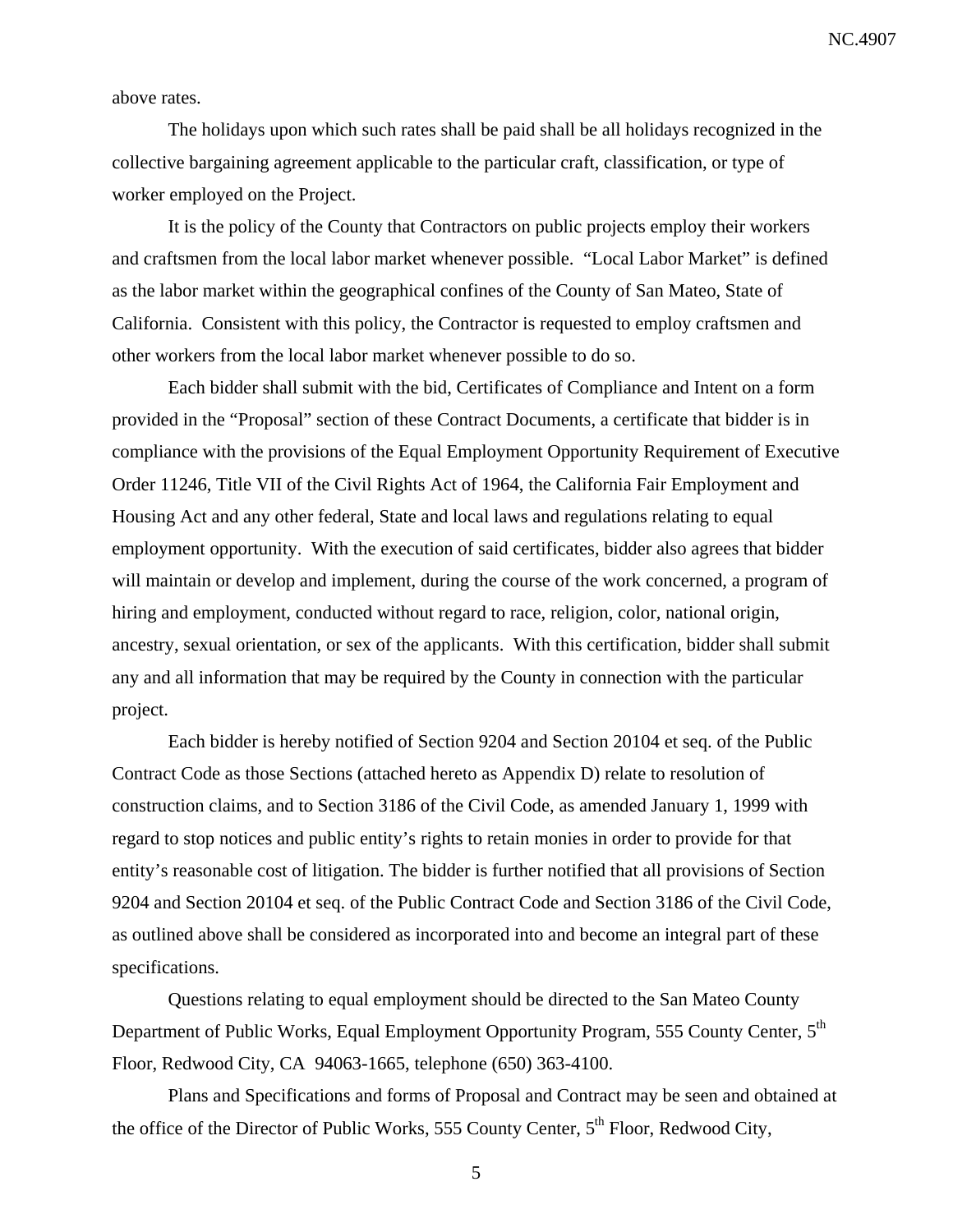California, 94063-1665. Plans and specifications may be obtained for a:

#### **NON-REFUNDABLE FEE OF \$100.00 PER SET**

Additional technical questions should be directed to the office of the Director of Public Works, 555 County Center, 5<sup>th</sup> Floor, Redwood City, California, 94063-1665, telephone (650) 363-4100.

The Contractor shall possess either a Class A License or a combination of Class C licenses that are applicable for the majority of the work at the time this contract is awarded. No Contract will be awarded to a Bidder who is not licensed as required by laws of the State of California.

**The Contractor is advised that a mandatory pre-bid conference at the site will occur on (Wednesday, March 1, 2017) at (10:00 AM). The pre-bid conference will begin at the entrance to the site located on Bean Hollow Road near the intersection with Pescadero Creek Road, at which point will proceed to the proposed project location. The Contractor shall sign and date the Acknowledgement of Site Visit form provided on page 4 of the Proposal Section and submit with the bid. Failure to complete this form shall be grounds for rejection of the bid.** 

The County of San Mateo reserves the right to reject any or all bids and/or waive any informalities or irregularities in any bid received.

Bidders may not withdraw their bid for a period of **FORTY-FIVE (45) DAYS** after the date set from the opening thereof.

> BY ORDER OF THE BOARD OF SUPERVISORS COUNTY OF SAN MATEO

**DATE: February 14 , 2017** 

**John L. Maltbie, County Manager/ Clerk of the Board of Supervisors**